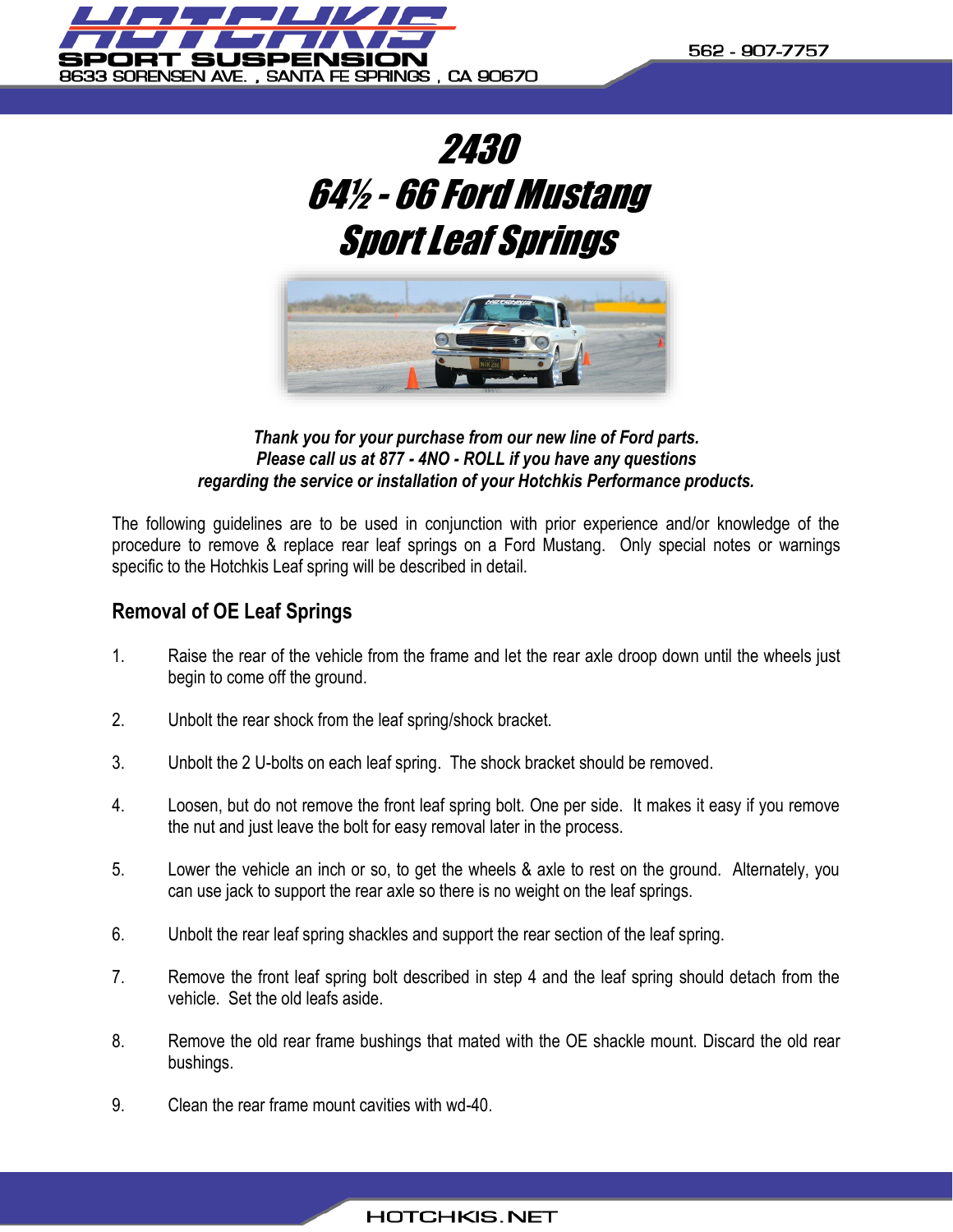

# **Installing Hotchkis Leaf Springs**

- 1. With the provided grease, lube the inner and outer surfaces of the Hotchkis bushings (p/n 2020). Insert 2 bushings in each frame mount. (One on each side) Also insert 2 bushings in each rear eye of your Hotchkis leaf springs. Do not be shy with the grease all surfaces that will touch the bushing should be greased thoroughly.
- 2. Install the Hotchkis leaf spring, front end first. Position the front eye up to the mount in the car and insert the front bolt. Do not tighten at this time. Spin the nut on, but wait to tighten.
- 3. Rotate the rear section of the leaf spring up and install the Hotchkis shackles in the same manner as the OE removal. You can fully tighten the shackle bolts completely.
- 4. Raise the vehicle or lower the rear axle until the axles start to rest on the leaf springs. Line up the center bolt of the leaf spring with the hole of the axle mount.
- 5. Install the Hotchkis U-bolts onto the axle and install the shock bracket. Fully tighten the U-bolt nuts evenly.
- 6. Reinstall the rear shock to the shock bracket.
- 7. Roll the vehicle back and forth a few feet each way.
- 8. Drive the rear of the vehicle onto floor ramps. This will allow you to gain access to the front bolts for the leaf spring front mount.
- 9. Fully tighten the front leaf spring bolts.
- 10. You are finished with the installation. Wheel alignment is recommended.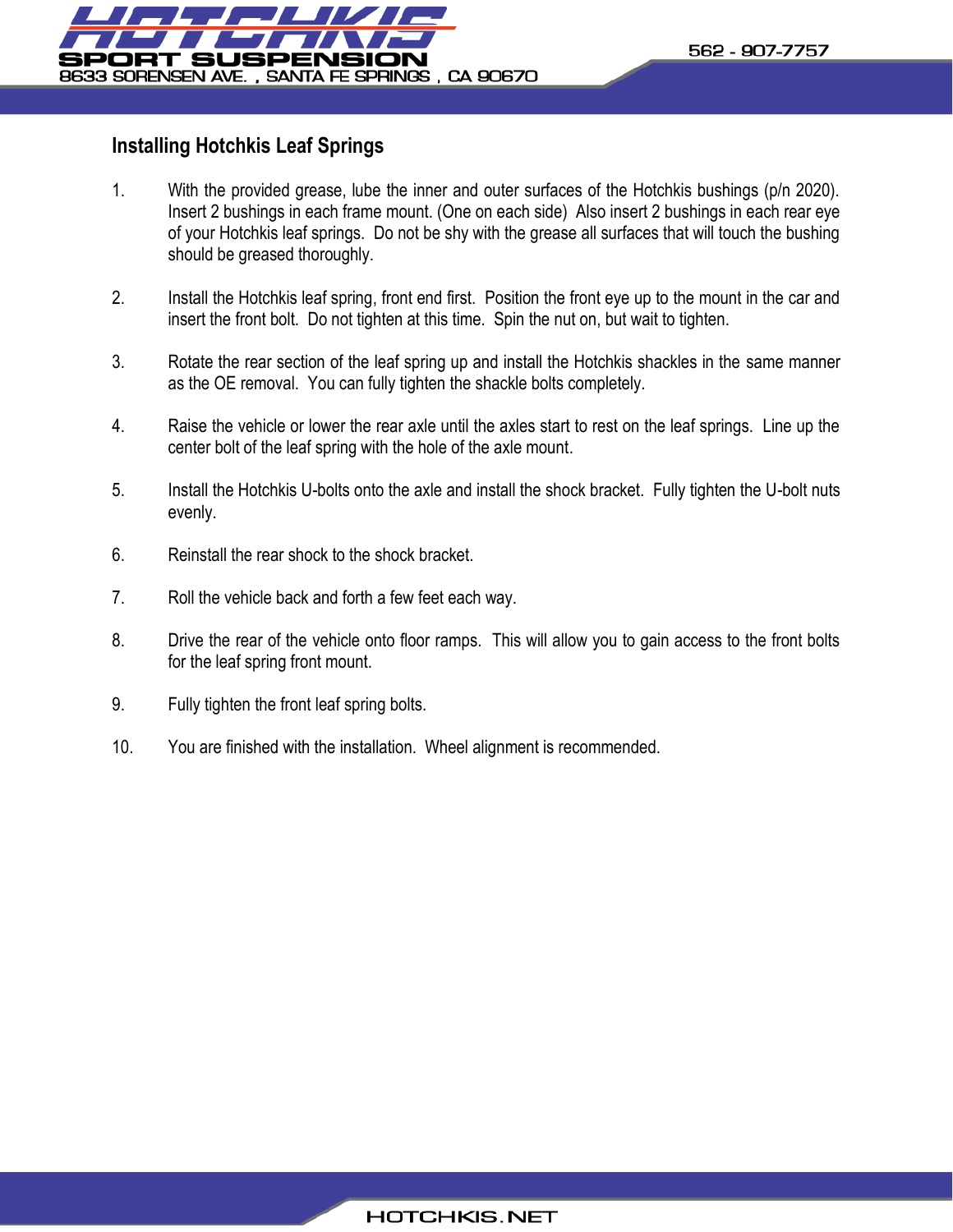

All information contained herein is subject to change without notice. BUYER'S ACCEPTANCE OF DELIVERY OF THE PRODUCT CONSTITUTES BUYER'S ACCEPTANCE OF THE TERMS HEREIN. ANY ADDITIONAL OR DIFFERENT TERMS PROPSOED BY THE BUYER ARE HEREBY REJECTED IN THEIR ENTIRETY UNLESS EXPRESSLY AGREED TO IN WRITING BY SELLER'S AUTHORIZED AGENT.

### **TERMS**

Prepaid, Visa, MasterCard. Net 30 days from invoice date terms are available after credit approval. Accounts with invoices past due will be placed on "Credit Hold". A finance charge of 1.5% per month will also be applied to all past due invoices, not to exceed the maximum charge permitted by law. Accounts are considered paid in full upon Hotchkis Performance Inc.'s receipt of the full invoice amount plus collection fees and expenses incurred, if any. NSF checks stop payment checks, chargebacks on credit cards, etc. are charged a minimum of \$35 fee. No deduction or credit may be taken for any reason unless a credit memo has been issued by Hotchkis Performance Inc. Any unauthorized deduction will automatically put the account on credit hold. Other product special orders require a 50% down payment and are also non-cancelable and non-returnable.

### **DROP SHIPMENTS & REFUSED PACKAGES**

Drop shipments are charged a \$30 service charge. A 20% restocking fee and all shipping costs are charged to the ordering party if a package is refused. No international drop shipments.

## **RETURNS**

All returns are subject to prior authorization from Hotchkis Performance Inc. Once authorized, a Return Merchandise Authorization ( R.M.A ) will be issued. All authorized returns must have the R.M.A number on all cartons and shipping documents. Returned product must be shipped prepaid – collect shipments will be refused. Modified or used products are not eligible for return. Returns **MUST** be made within 90 days of invoice date and are subject to a **20% restocking fee**. **No returns are accepted after 90 days**. Freight charges are not refundable unless the merchandise is defective as determined by Hotchkis Performance Inc. Special orders are not returnable.

#### **DAMAGED SHIPMENTS / SHORTAGES**

All Hotchkis Performance Inc.'s shipments are F.O.B. our factory. Title passes from Hotchkis Performance Inc. to the purchaser at the time is shipment initiated. Claims for Carton shortages and damages must be made against the carrier at the time of delivery. To expedite processing of claims against the carrier, the customer must note damages on the bill of lading at the time of the delivery, and promptly request an inspection by the carrier or its claims agent. If a shortage is found within the shipment, it must be reported to Hotchkis Performance Inc. in writing within five (5) business days of receipt of shipment. Claims need to include the following information order number, invoice number, date of invoice, date of shipment, part number, description and carton count.

### **PRODUCT SUBSTITUTION / OTHER**

Hotchkis Performance Inc. reserves the right to substitute equal or better materials or products at its discretion. Hotchkis Performance Inc. reserves the right to change specifications and other information included in this catalog without notice. All information, data and dimension tables in this catalog have been carefully compiled and thoroughly checked. However, no responsibility for errors or omissions can be assumed. Some parts may not be legal for sale or use in certain states, including California, on certain pollution-controlled motor vehicles. It is the purchaser's responsibility to determine if any parts they purchase are suitable for their particular locale and use.

### **WARRANTY / DISCLAIMER**

Hotchkis Performance Inc. warrants that the products will be free from defect in material and workmanship for three years from date of sale to the original purchaser. Hotchkis Performance Inc. makes no other warranty of any kind, express or implied. Hotchkis Performance Inc. shall have no obligation under the forgoing warranty where the defect is the result of improper or abnormal use, user's negligence, vehicle accident, improper or incorrect installation or maintenance, nor when the product has been repaired or altered in any way. Hotchkis Performance Inc.'s liability in the case of defective products subject to the forgoing warranty shall be limited solely to the repair or replacement, at Hotchkis Performance Inc.'s option, of the defective products. Hotchkis Performance Inc. will be the sole judge of the validity of warranty claims.

Consequential or incidental damages are not recoverable under this warranty. Some states do not allow the exclusion or limitation of incidental or consequential damages, so the above limitation or exclusion may not apply to you. This warranty gives you specific legal rights, and you may also have other rights which vary from state to state.

**In order to be eligible for service under this warranty, the defective part(s) must be returned to Hotchkis Performance Inc. by the original purchaser together with the R.M.A number issued from Hotchkis Performance Inc. and a copy of the receipt showing purchase within past 3 years**. Tag each item with the part number and the specific explanation of defect. We will inspect the part and determine: a) if it is eligible for repair or replacement; and, b) if so, whether to repair or replace it. All returns must be shipped **prepaid** to:

> Hotchkis Performance Inc. RMA #\_\_\_\_\_\_\_\_\_\_\_ 118 Infield Court Mooresville, NC 28117

Hotchkis Performance Inc. will return all products covered under warranty to you by ground freight at Hotchkis Performance Inc.'s expense. Any expedited freight is the responsibility of the customer.

THE BUYER UNDERSTANDS AND EXPRESSLY RECOGNIZES that ALL parts and services sold by Hotchkis Performance Inc. are exposed to many and varied conditions due to the manner in which they are installed and used. BUYER ACKNOWLDEGES that HOTCHKIS PERFORMANCE INC. does not have full knowledge of the intended use of goods, and BUYER WILL DEFEND AND INDEMNIFY HOTCHKIS PERFORMANCE INC. upon demand against all claims, actions, liability, loss and expense (including investigating expense and attorney fees incurred in litigation or because of threatened litigation) for any loss, damage or injury, either to a person or to property, resulting from the direct or indirect use of any Hotchkis Performance Inc. products or inability by the buyer to determine proper use or application of Hotchkis Performance Inc. products. With the exception of the limited liability warranty set forth above. Hotchkis Performance Inc. SHALL NOT BE LIABLE FOR ANY CLAIMS, DEMANDS, INJURIES, DAMAGES, ACTIONS, OR CAUSES OF ACTION WHATSOEVER TO BUYER ARISING OUT OF OR CONNECTED WITH THE USE OF ANY HOTCHKIS PERFORMANCE INC. PRODUCTS

MOTORSPORTS AND SIMILAR ACTIVITES ARE DANGEROUS; AS SUCH, NO WARRNTY OR REPRESENATION IS MADE AS TO THE PRODUCT'S ABILTY TO PROTECT THE USER FROM INJURY OR DEATH. THE USER ASSUMES THAT RISK